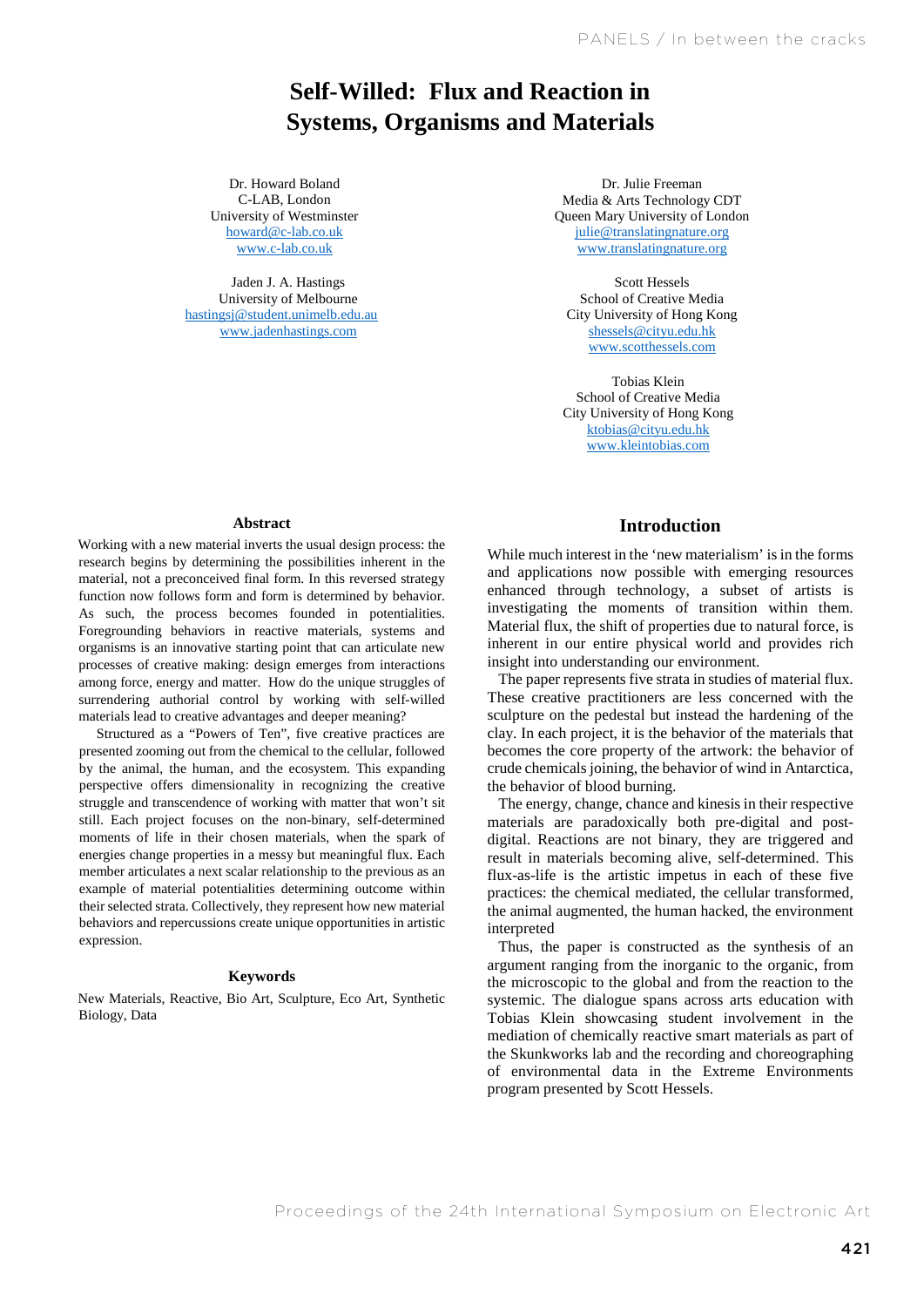Yet, the global scale of the argument surrounding the flux of materials, systems and organisms draws from the mavericks and the most experimental. Dr. Howard Boland's work at the cellular level demonstrates the creation of biological functions not present in nature. Animals as materials will be presented through the use of soft robotics in a colony of mole-rats in the research of Dr. Julie Freeman. The conversation culminates in questioning the relation between all of the panellists topics and their relation to the construct of the human and the human body with its transformational properties, discussed by Jaden J. A. Hastings.

## **The Chemical: Skunkworks**

Skunkworks is a term derived from Lockheed Martin's Advanced Development Program in their revolutionary research environment. The name originally stems from the popular comic strip Li'l Abner in which a moonshine brewery operation was located outside the town of Dogpatch producing malodorous smells by seemingly randomly mixing abstruse ingredients. In Lockheed's case, the infamous smell at the secret laboratories were the result of close proximity to a nearby plastic factory. While anecdotal on the one hand, the project revolutionary research concept of Lockheed's Skunkworks - to give a high degree of autonomy of small groups with the task of working on advanced or secret projects, is the strategy behind the educational experiment in reversing a current trend of designing through simulation and information modelling. Instead, similar to Li'l Abner's seemingly random moonshine distillery, Skunkworks is a projectbased approach in designing through material characterized by trial, error, observation, material deduction, resulting in a behaviour design with and through materials. Instead of materials being selected at the moment of fabrication, we are articulating design through iterative material experiments and documentation.

This seeming madness of students working with chemical reactions as the basis of design - an approach of observation and resulting notional control over reactive materiality as environmental and design vector – is juxtaposed by precise and highly controlled digital design workflows such as additive and subtractive manufacturing. Embedded into the design process, Computer Numeric Control (CNC) precision reacts and is adjusted to the flux condition or smart reactive materiality and their highly volatile and nonrepeatability. In short, how can working with an uncontrollable – yet influenceable chemical reaction be combined with a highly controlled digital design tools in the form of Computer Aided Design (CAD) and Manufacturing (CAM)? This dialectic pairing between analogue and digital tools, methods and materiality or the lack of, forms new narratives and design processes, leading to innovation of the resulting form, yet as well the design with and through reactivity itself.

In detail, this platform allowed the investigation of materials that react to environmental and shifts in light, temperature, noise, moisture, pollutants. The setup in this material-based design is by nature entropic, unique and

resulting changes of color, form or structure, transforming energy from an environmental input into a design language challenges modern fabrication and understanding of standardisation, repetition and optimization. Instead, smart materials and their reactions can become a new form of reactive display design. This emerging media shifts from the independent to the integrated and yield opportunity for a new media art, free from the screen, yet still able to convey information, narrative and aesthetics.

This combination of material based working and digital design emphasizes the dual approach in the workshop as a design methodology situated between testing, exploring documenting and simulating. As such, the work with environmental reactive materials in addition to CAD and CAM acts as a catalyst and testing ground for a design new practice where the uncontrollable reaction is a design process and not result.

The ingredients are 60 highly motivated undergraduate students, two excited educators, over 120 reactive chemical components, innumerable existing and makeshift tools, the proximity to Shenzhen with an incredible affordable additive and subtractive manufacturing industry, 1 computer lab including high resolution 3D scanning devices, 1 makeshift laboratory with only two fire and smoke detectors. The result is a plethora of new concepts and working prototypes where narration, shape, form, behavior, kinesis, surface, patina, tool marks are amalgamated to a reciprocal dialogue between digital precision and conditional reaction.



Fig.1 From Skunkworks, student work by Chan, Hin Chung, 2018 a self-regulating crystal growing incubator reacting to humidity to optimize the fragile growth of Urea crystals. © The School of Creative Media, City University of Hong Kong

#### **The Cellular: Synthetic Biology**

Synthetic biology aims to design new biological functions and systems not found in nature. While much of these investigation deal with molecular and genetic components, it also involves creating hybrid and pseudo living systems that can made to perform novel biological functions (or unintended by nature). An example of this is shown in Figure 2.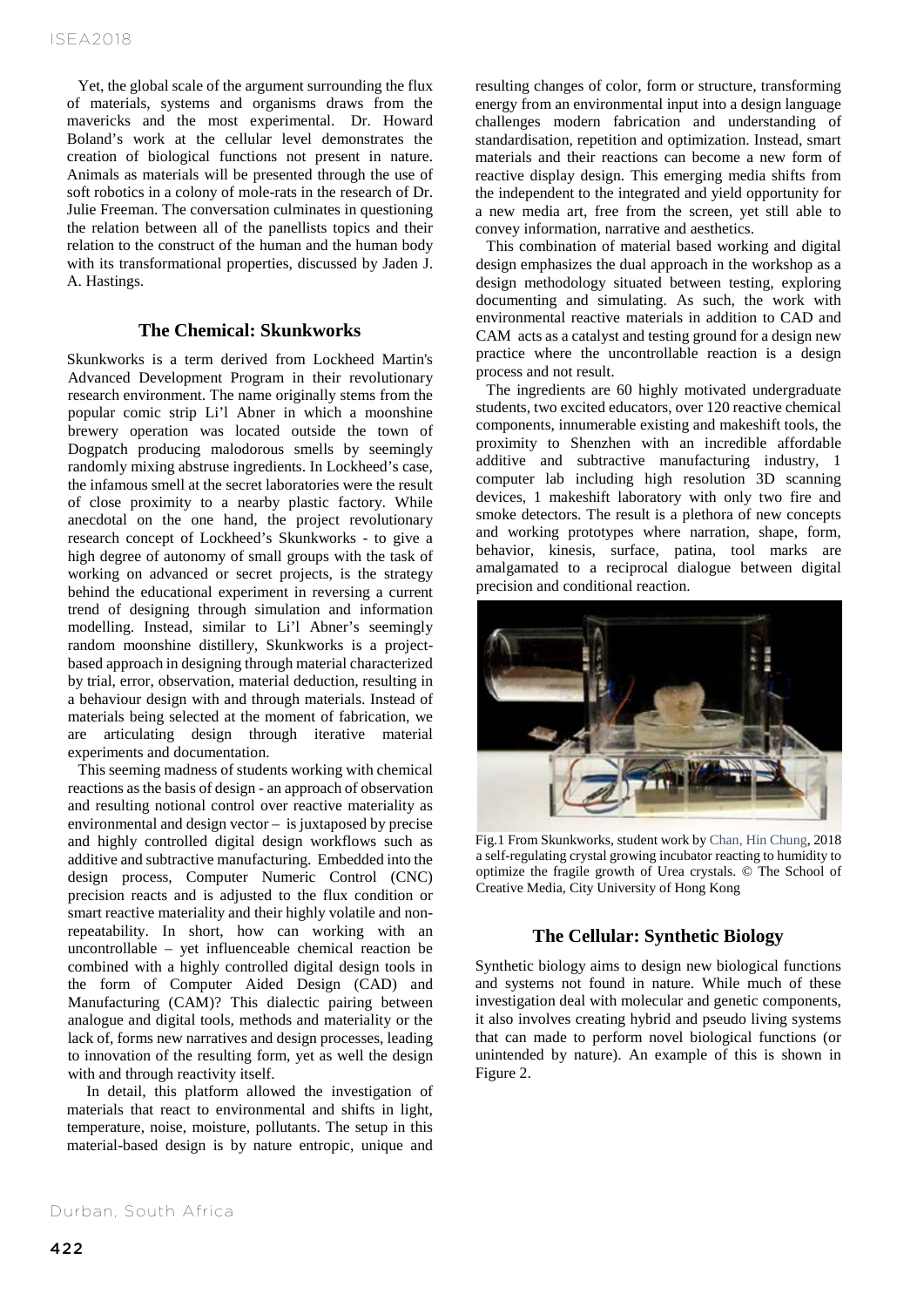

Fig. 2 *Artwork*, 2018, C-LAB, Magnetotactic Bacteria create realtime images, © CLAB

The nature of such materials (e.g. cells, genes and proteins) are intangible in scale, complex in function and sensitive in handling yet their capacity to transform is powerful. Traditionally, it has been difficult to approach material and knowledge needed, but an increasing number of artists are now able to access laboratories and work in this capacity. How then can artists assimilate plastic affordance of the biosciences in art production and what critical issues are at stake? What interfaces can be built to help broker an understanding of 'life' in nonhuman systems? What physical and biological interfaces can be devised to enable access to this knowledge?

# **The Animal: Rodent Activity Transmissions**

Rodent Activity Transmission (RAT) systems is a collaborative multi-disciplinary project which uses longitudinal real-time data to examine the lives a colony of naked mole-rats *(Heterocephalus glaber)*. At the same time as the electronic tracking and data collection system forms the basis for generating deeper understanding about this unique eusocial mammals' behavior, it also forms the core material for development of digital artworks including visualizations, an abstract animated soundscape, and a series of kinetic forms.

The collection and distribution of data in enables the use of animal behaviour as a real-time dynamic art material. 'This is Nature Now' (TINN) draws on empathic reaction to abstract forms (Heider and Simmel, 1944) to produce a `dynamic-passive' (Candy and Edmonds, 2002) `data sculpture' (Vande Moere and Patel, 2009) consisting of set of real-time biological data-informed soft robotic objects. An example of this is shown in Figure 3.

In TINN, real-time transference of animal activity into dynamic motion in the sculptures raises questions of selfwill within the work. The artist designs and establishes a system with hardware and software parameters, according to her artistic intention, yet the rhythms and gestural patterns exhibited in the works are 'driven' by the animals. Additional subtlety in the movements are affected by a number of actors 'internal' to the system: the format of the animal data; the algorithms used to map the data to the hardware; the inherent properties of the silicon material; and the tolerances of the custom-designed pneumatic control system. Due to the unpredictability of the animals

and these internal actors, the artist cannot predict the final performance. It could be that this compelling unpredictability provides the *challenge* and the *desire* to create work, placing a demand on the artist to relinquish a certain amount of authorship of the final piece. The *challenge* comes from the ultimate lack of control over the end result, and the addition of uncertainty in the work. The *desire* originates from the thrill of the risk, of the possibility of discovery, perhaps of some 'other' aesthetic or meaning emerging from the known unknown.

The artist refers to the soft robotic gesturing in TINN as a 'body language of objects'. The research-led work attempts to simulate liveness and natural motion through electro-mechanical means to create dynamic data-driven forms with zoomorphic qualities - the quality of self-will.



Fig.3 This is Nature Now 2017 by Julie Freeman, © Julie Freeman

## **The Human: Xenopoietic Forms**

*Xenopoiesis* is the experimentalisation of an iterative process of "strange-making", whereby material that would once have comprised part of one object undergoes a process of transformation into another, and with it a shift from familiarity toward alienation. When framed within the context of artwork that concerns itself with the bioengineered body, and utilises self-experimentation, unpacking self-hood becomes particularly problematic. The act of separation from the body by medical procedure forces the artist's biomaterial into a liminal state of transition from functional tissue into foreign object. This liminal state is revealed not only in how one refers to the tissue that is excised, let alone transformed, but reflected in both the ethical and legal ambiguity surrounding its ownership status (Skene, 2002; Björkman and Hansson, 2006)

Through a series of artistic experiments—generating 'inert' materials such as glass, pigment, and glaze, as well as a biobank of cryogenically stored cell lines generated from tissue extracted from the artists' body—this troubled state of human biomaterial is revealed through its disembodiment, not for the sake of biomedical utility, but rather toward artistic research (see Figure 4). Traditional classification of human tissue insists upon a duality of living or non-living, yet the material produced in this project appears to exist in myriad states of vitality. Catts and Zurr have long been proponents of recognising a state of 'semi-living', or those entities that sit at the "fuzzy border between the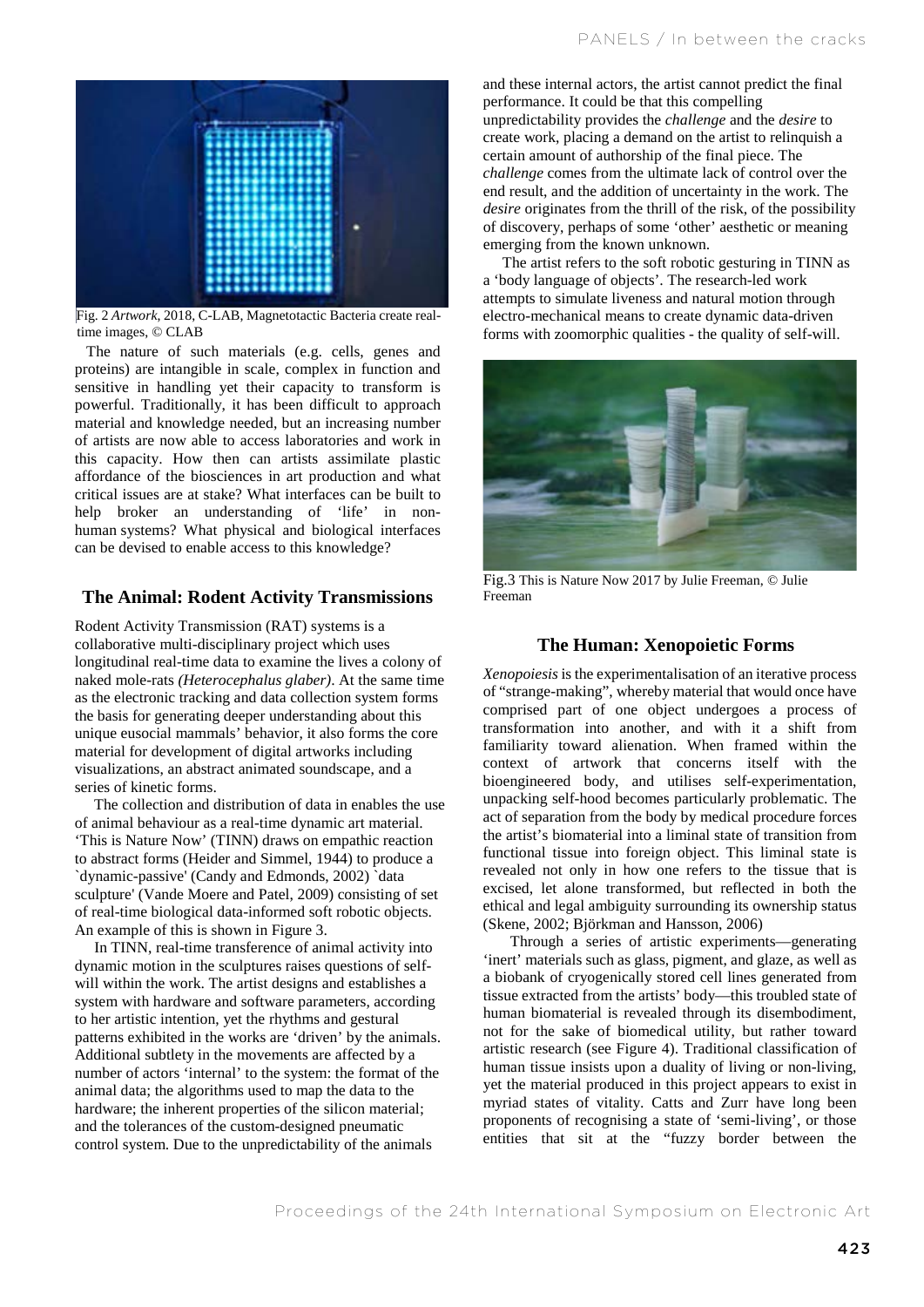living/nonliving, grown/constructed, born/manufactured, and object/subject" (Catts and Zurr, 2007). This recognition of both the liminal, as well as dependent state, of cultured human tissue is particularly germane to those cell lines kept in a state of either stasis (cryogenically frozen) or expansion (cell culture). Yet, it is also incomplete to describe that material which is in an 'inert' state as non-living, particularly if we accept the challenge of vital materialism. As Bennett asserts, by accepting the premise that all matter is, in some manner, lively, then all bodies are elevated, and "not only is the difference between subjects and objects minimized, but the status of shared materiality of all things is elevated." (Bennett, 2009).

That this transformed material will continue to manifest into new forms, new bodies (artworks), in an unpredictable, generative manner. Moreover, by creating works of art utilizing the artist's biomaterial, not only archiving one's corporeal being, but also capturing a piece of its natural history, the biological trace of this (the artist's) body intraacting with its environs to construct its form (an assemblage). The outcome, therefore, of this research does not necessarily reside solely within the resultant artwork, but rather the myriad complexities and uncertainties latent within the development of novel techniques, as well as a body of work, that is fixed upon the artists' own (human) tissue as a creative medium.



Fig.4 *Carbon Black (Blood)* 2017 Jaden J. A. Hastings, © Jaden J. A. Hastings

### **The Ecosystem: Extreme Environments**

Field station research locations offer scientists isolation and immersion for more untainted statistical analysis of climate change and environmental damage. Hong Kong's Extreme Environments program provides art and design students access to these difficult, scientific research sites to partner with expert scientific researchers who share their approaches and tools. Exposure to the most current sophisticated sensor and locative technologies allows the students to measure delicate eco-balances and to produce meaningful data that is inextricably linked to the natural features of the sites. To date, the program has worked with leading climate scientists in four distinct ecosystems: the Mojave Desert, Antarctica, a recently-discovered cave network in central Vietnam, and in two sites in the Coral

Triangle: underwater in Sipidan, Malaysia and on disappearing atolls in the Solomon Islands.

Each site has been radically destabilized through climate change and yet the message is still muted in public discourse. Students leverage scientific technologies to find new, innovative ways to give meaning to the onsite findings of science. The immaterial is made material through computational and procedural programming, 3D printing possibilities, screen and projection technologies, robotics, interaction design, kinetic sculpture and more.

The program's first rule is that the artwork cannot exist without direct input from nature. This emphasis on natural energy and force often creates dramatic redirection both onsite and later in the artworks' development. In nearly every student project, a moment has occurred in which the site would not reveal its secrets, e.g. wind studies planned but no wind, currents that would shift out of reach, phenomenon that would appear and then disappear. The loss of authorial control became the critical issue in the in design of the artwork, the dialogue with site was complex, muted, unapproachable, shifting, or a host of other *communication* issues. It is precisely this difficulty of engagement that adds depth of meaning to the works. Flux is surprising and dynamic, just like a real conversation.

The capture and presentation of natural forces being dangerously altered in the Anthropocene provides an unprecedented opportunity to expand our understanding of the feedback loop of a natural environment increasingly informed and shaped by human presence. By creating physical models of scientific research, but accepting the expressive and experiential edge provided by direct presence, the projects demonstrate more than just nature but our complex relationship with it. An example of students working in the field is shown in Figure 5.



Fig.5 *Extreme Environments Antarctica,* 2018 Art students collecting pollutant data, © School of Creative Media, City **University** 

# **Conclusion**

In each project, irrespective of the scale, distinct creative advantages were perceived and realized by releasing authorial control to materials that are self-willed. The unique struggles connected with its unpredictability are perceived as the interesting point of entry, the hook that